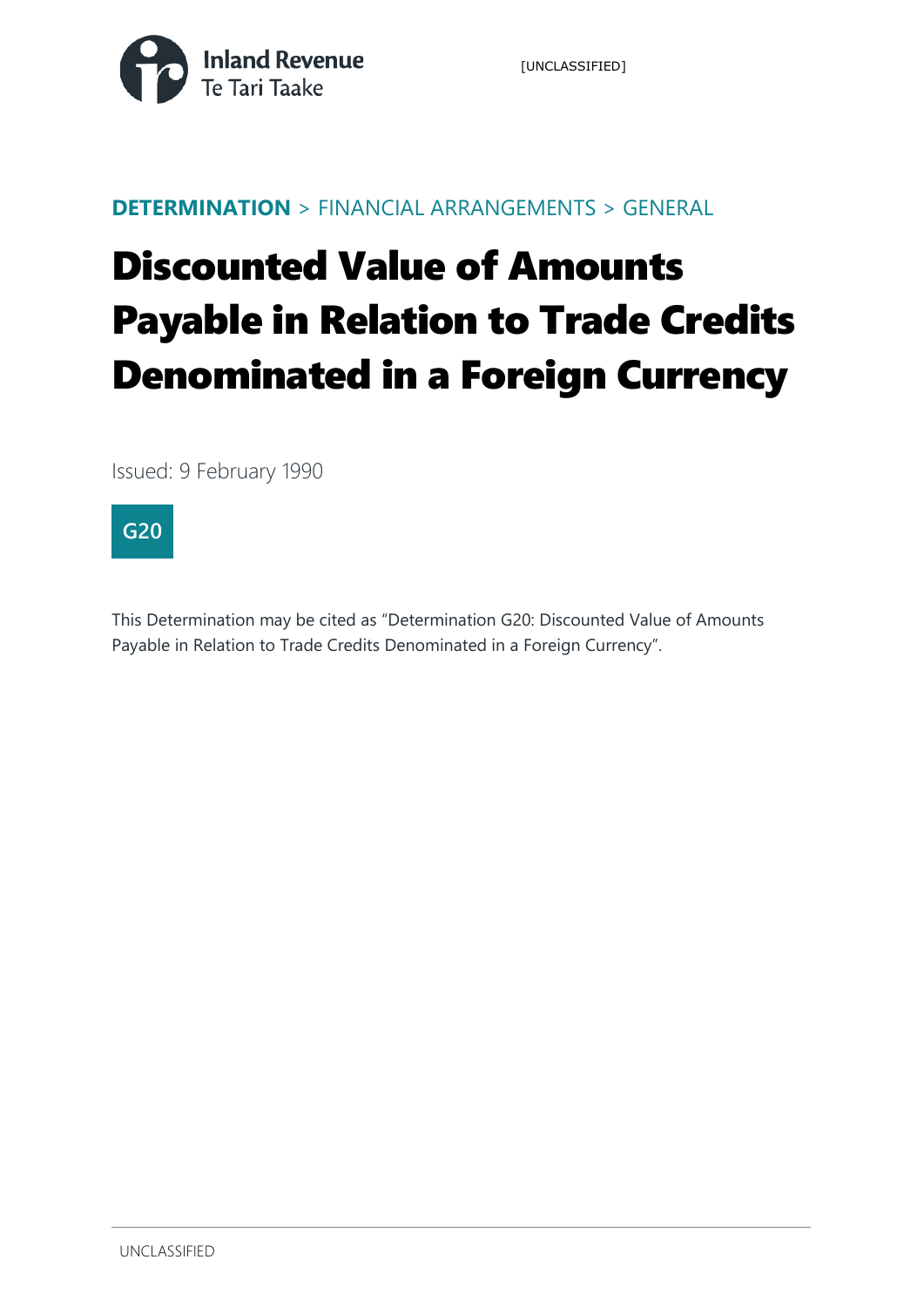

# 1 Explanation (which does not form part of the determination)

1. This determination provides the method to be used to calculate the core acquisition price for a trade credit under sub-paragraph (iii) of the definition of "u" in section 64BA(1)(b) of the Act where—

(a) Any right or obligation of the parties is expressed in a "base currency" other than New Zealand dollars; and

(b) All amounts payable in relation to the trade credit and the dates on which they are payable are known at the first balance date after the supply date; and

(c) The term of the trade credit is known at the first balance date after the supply date; and

(d) Section 64BA(1)(b)(i), the cash price of the goods or services to which the trade credit relates as determined in the Credit Contracts Act 1981, is not applicable; and

(e) Section [64BA\(1\)\(b\)\(ii\),](javascript:void(0)) the lowest price at which the specified goods or services could be purchased under a short term trade credit, is not applicable.

The core acquisition price is a component of the acquisition price, which is—

(i) Required to calculate income derived or expenditure incurred in an income year in accordance with the Income Tax Act 1976 and relevant determinations (and for this purpose the acquisition price must be expressed in the base currency); and

(ii) Converted to New Zealand dollars for the purposes of the base price adjustment.

- 2. A short term trade credit, where payment is required within 63 days after supply of the specified goods or services, is exempted from the scope of the accrual provisions by the definitions in section 64B(1) of the Act. This determination cannot apply to a short term trade credit.
- 3. Any other trade credit is subject to the accrual provisions of the Act and relevant determinations. Where paragraph (iii) of the definition of "u" applies the acquisition price (and therefore the core acquisition price) must be determined as at the supply date of the specified goods or services.
- 4. Sections 64BA(2) and (3) of the Act define acquisition price in terms of the core acquisition price, which is itself defined in section 64B(1). Paragraphs (i) and (ii) of the definition of "u" in that section provide two ways of determining the amount "u" which is required for calculating the core acquisition price. Where neither of these apply,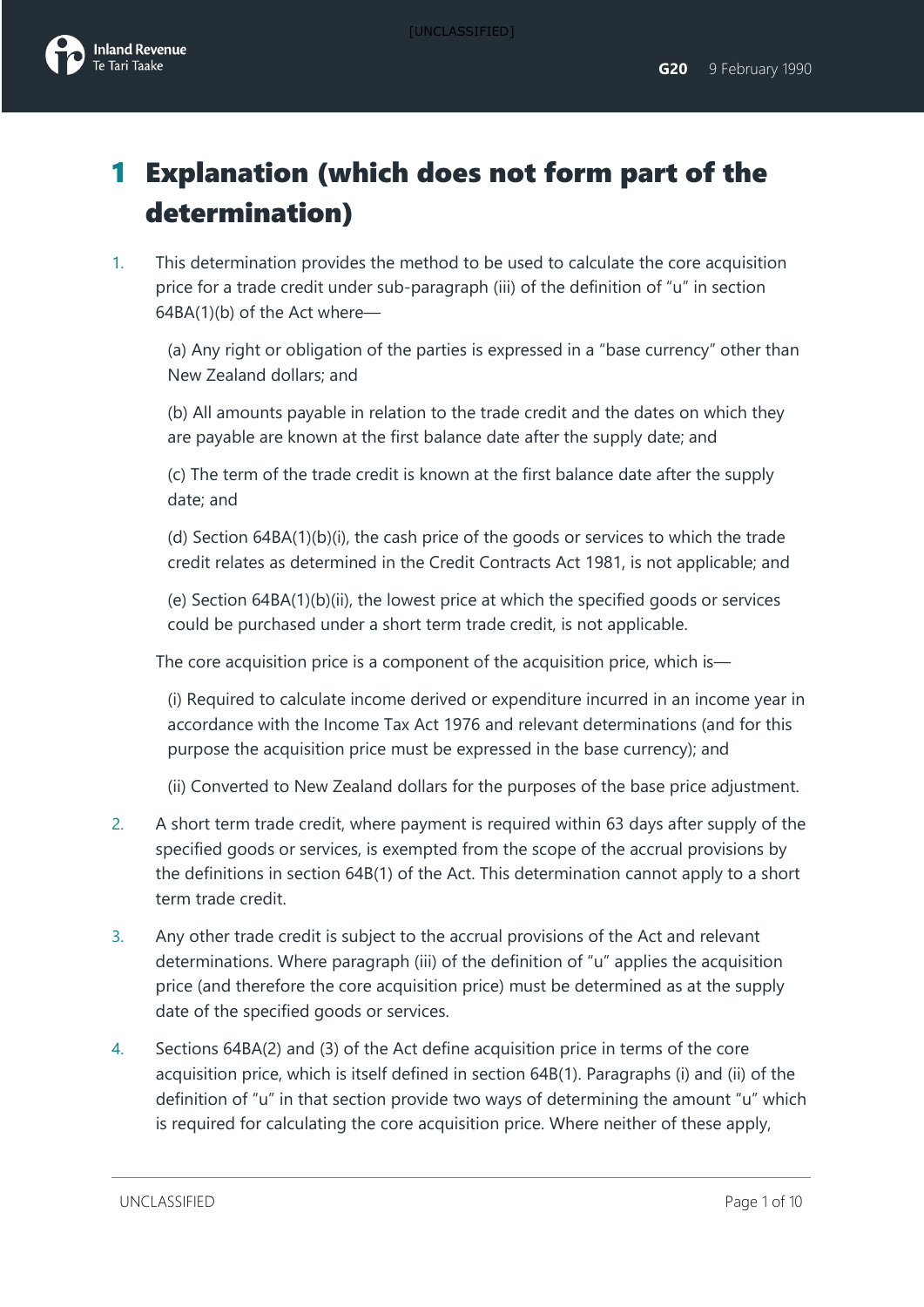paragraph (iii) of the definition of "u" in section 64BA(1) provides that "u" shall be "the discounted value of the amounts payable for the specified goods and services, as determined pursuant to a determination made by the Commissioner under section 64E(1)(f) of this Act".

5. For these purposes any amount determined in a currency other than New Zealand dollars is required to be discounted using an interest rate appropriate to the currency. This determination allows the use of—

(a) A foreign currency interest rate ascertained using a method consistent with Determination G13: Prices or Yields as at the supply date — this interest rate is the interbank offer rate for the currency and term of the trade credit; or

(b) An implied foreign currency interest rate calculated by reference to appropriate forward and spot exchange rates and the New Zealand bank bill or New Zealand Government Stock rates appropriate to the term of the trade credit.

- 6. The interest rate appropriate to the term of the trade credit is selected by the taxpayer, and once chosen the rate is required to be used in respect of every income year in which the taxpayer is a holder or an issuer of the trade credit.
- 7. The amounts payable under the trade credit are discounted to the supply date using the interest rate so ascertained and present value calculation Method A in Determination G10: Present Value Calculation Methods, or an alternative method producing not materially different results.
- 8. The discounted value of the amounts payable is the amount "u" to be used for calculating the core acquisition price.
- 9. The core acquisition price is used to determine the acquisition price of a trade credit in accordance with sections 64BA(2) or (3) of the Act.
- 10. Once the acquisition price is known in the base currency, income derived or expenditure incurred in relation to a trade credit shall be calculated, as if the value of the specified goods or services were equal to the amount of the core acquisition price, using the yield to maturity method, and Determination G9A: Financial Arrangements that are Denominated in a Currency or Commodity other than New Zealand Dollars. The yield to maturity method chosen may be that determined in Determination G3: Yield to Maturity Method or Determination G11: Present Value Based Yield to Maturity method or an alternative method producing a result that is not materially different.
- 11. For purposes of the base price adjustment as defined in section 64F, the acquisition price must be converted to New Zealand dollars on the supply date of the specified goods or services.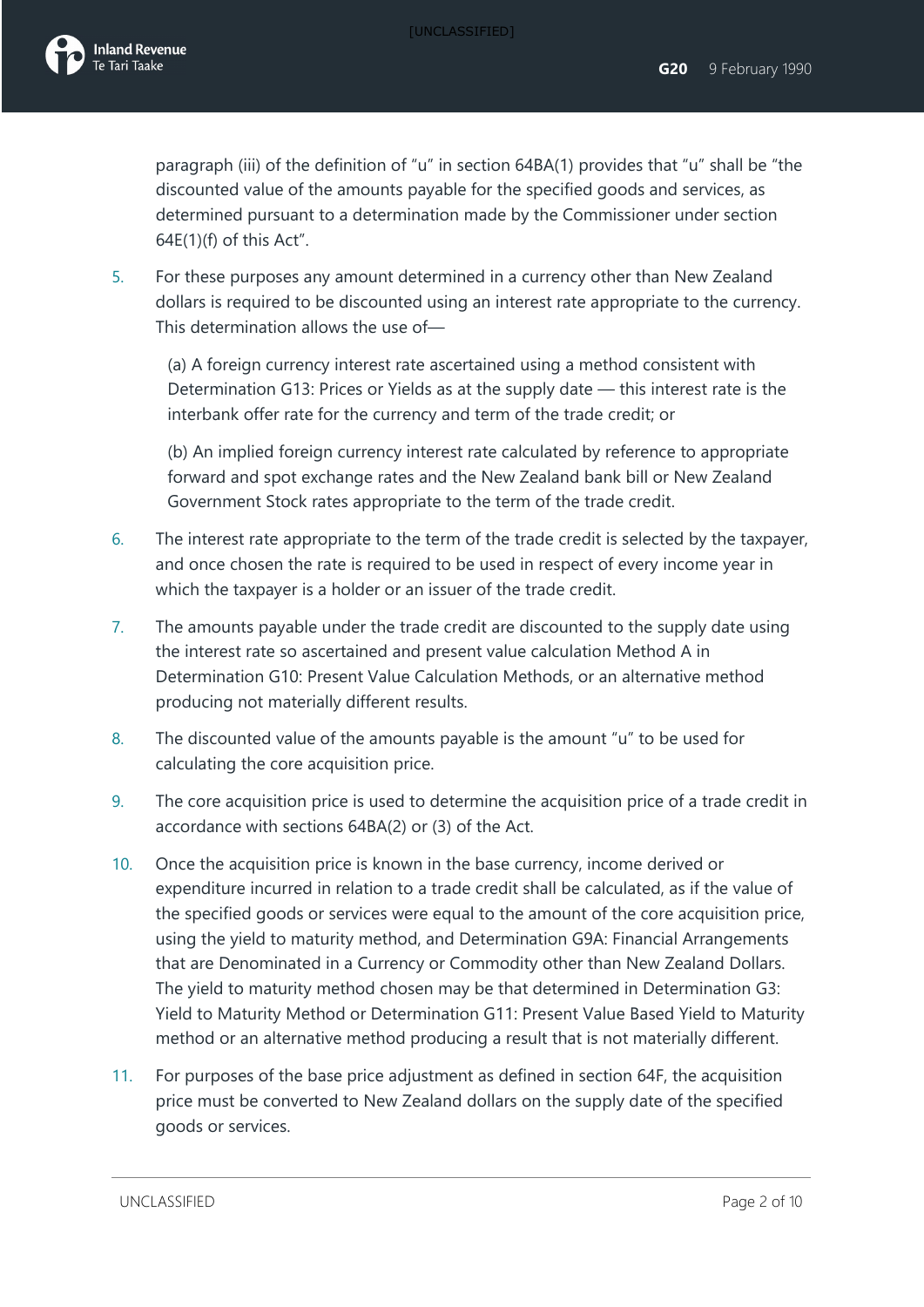### 2 Reference

This determination is made pursuant to sections  $64E(1)(a)$  and  $64E(1)(f)$  of the Income Tax Act 1976.

## 3 Scope of Determination

This determination shall apply to every trade credit where any amount payable is denominated in a currency other than New Zealand dollars, but it shall not apply—

(a) To a trade credit to which paragraph (b)(i) or paragraph (b)(ii) of the definition of "core acquisition price" in section 64B(1) of the Act applies; or

(b) Where in relation to the trade credit any amount payable or the date on which any amount is payable is not known at the first balance date after supply date; or

(c) Where the term of the trade credit is not known at the first balance date after the supply date.

## 4 Principle

- 1. The discounted value of amounts payable for the specified goods or services is calculated—
	- (a) In the base currency as if it were New Zealand currency;
	- (b) Using an interest rate appropriate for the currency, the rate being either—

(i) A rate ascertained using a method consistent with Determination G13: Prices or Yields that is the foreign interbank offer rate appropriate to the term of the trade credit; or

(ii) A rate calculated by reference to appropriate spot and forward exchange rates and the bank bill or New Zealand Government Stock rates appropriate to the term of the trade credit; and

(c) Using present value calculation Method A provided in clause 6(2) of Determination G10: Present Value Calculation Methods, or an alternative method producing not materially different results.

2. The discounted value of the amounts payable for the specified goods or services enables the acquisition price of a trade credit to be ascertained for the purposes of determining income derived or expenditure incurred in any period and the base price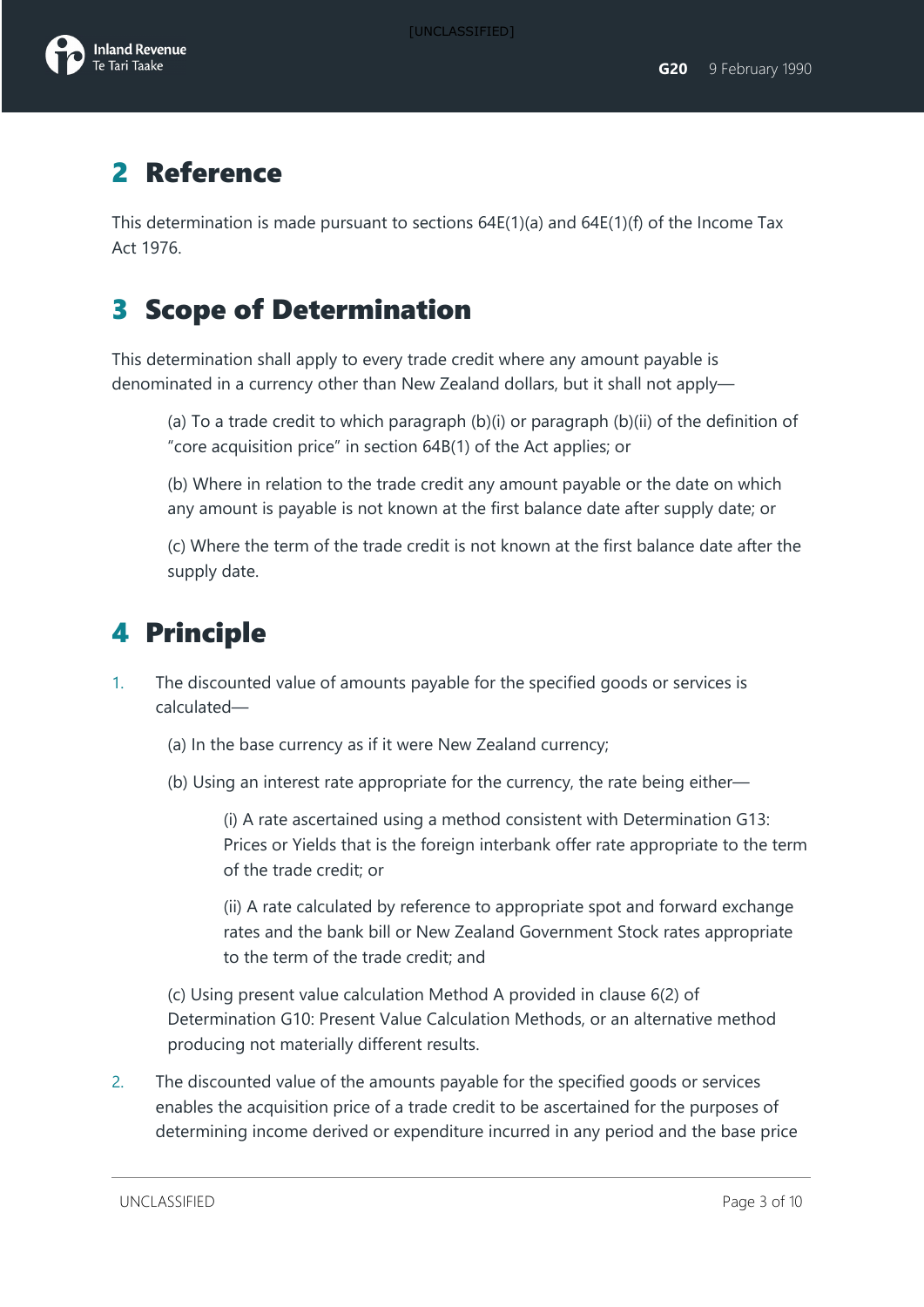adjustment. For the latter purpose the discounted value of the amounts payable is converted to New Zealand dollars on the supply date of the specified goods or services.

3. The discounted value so calculated is taken into account in determining the income or expenditure accruing from the trade credit in any income year, and where the discounted value and the amount of future payments under the trade credit are known the yield to maturity method is to be applied.

## 5 Interpretation

1. In this determination, unless the context otherwise requires—

Expressions used have the same meanings as in the Act and where a word or expression is given a particular meaning for the purposes of sections 64B to 64M of the Act it shall have the same meaning as in the said sections 64B to 64M:

"The Act" means the Income Tax Act 1976:

"Acceptable present value calculation method" means Method A of Determination G10: Present Value Calculation Methods, or an alternative method producing not materially different results.

"Bank bill" means an order to pay, denominated in New Zealand currency and drawn upon and accepted by—

(a) A registered bank as defined in section 2(1) of the Reserve Bank of New Zealand Act 1964; or

(b) Any person referred to in part A of the first schedule to the Reserve Bank of New Zealand Act 1964:

"Base currency" in relation to a financial arrangement means the currency in which rights and obligations under the financial arrangement are fixed:

"Currency" includes any commodity used as a medium of exchange or account, whether in general use or for the purpose of an arrangement:

"Final payment" in relation to a trade credit means the last payment required to be made by the issuer of the trade credit under the trade credit, other than any amount that is not material in relation to the total consideration required to be provided by the issuer under the financial arrangement:

"Forward exchange rate" means the price at which foreign currency can be bought or sold for delivery at a specified future time: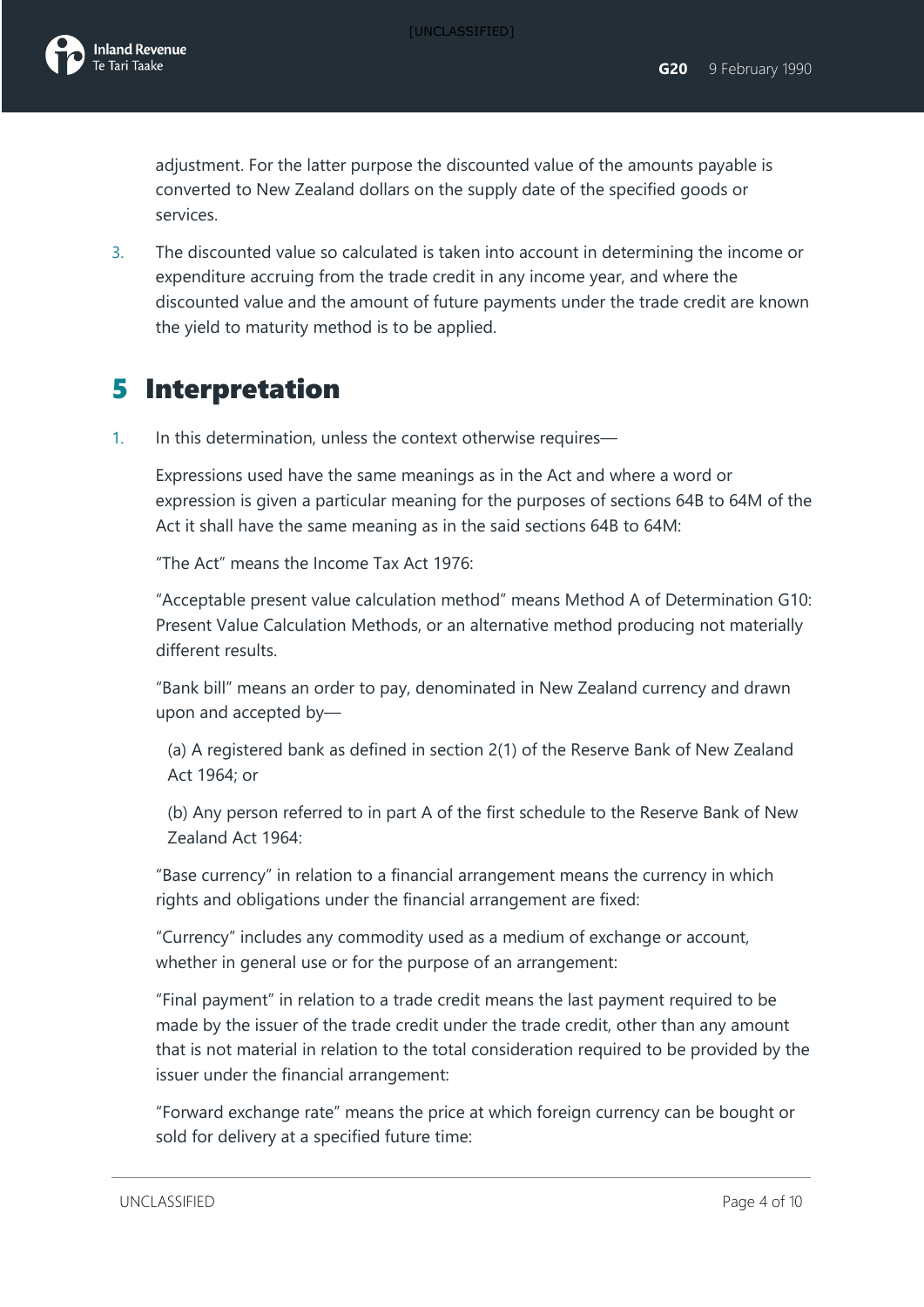

"Interbank offer rate" in relation to a term means the rate at which a bank makes funds available to another bank which is a highly reliable credit risk and a trader in the market for such funds and for such a term; and includes, according to the circumstance, the rates collectively referred to as "LIBOR" and "SIBOR":

"Specified goods and services" in relation to a trade credit means the goods and services to which the trade credit relates:

"Spot rate" means the price at which foreign currency can be bought or sold for delivery in 2 days:

"Supply date" means the day on which the specified goods or services are supplied:

"Term" in relation to a trade credit means the period commencing on and including the day after the supply date and ending on and including the day on which the final payment is required to be made.

2. Any reference in this determination to another determination made by the Commissioner shall be construed as including a reference to any fresh determination made by the Commissioner to vary, rescind, restrict, or extend that determination.

#### 6 Method

- 1. For the purpose of paragraph (iii) of the definition of "u" in section 64BA(1)(b) of the Act, the discounted value of the amounts payable for the specified goods or services in relation to any person shall be the amount of New Zealand dollars equal in value to the present value as at the supply date of amounts payable to or, as the case may be, by the person for the specified goods or services after the supply date.
- 2. For the purposes of this determination, the present value as at supply date of amounts payable shall be calculated, using the interest rate determined under subclause (3)(a), or (b), or clause (4), as appropriate, and an acceptable present value calculation method. The present value so calculated is the amount "u" to be used to determine the core acquisition price.
- 3. In the first income year in which a person is a party to and derives income or incurs expenditure in respect of a trade credit, the annual rate of interest at which the present value of the amounts payable is required to be calculated shall be, at the option of the person, either—

(a) The interbank offer rate for the base currency and the term of the trade credit at supply date of the specified goods or services, being a market yield determined in a manner consistent with Determination G13: Prices or Yields; or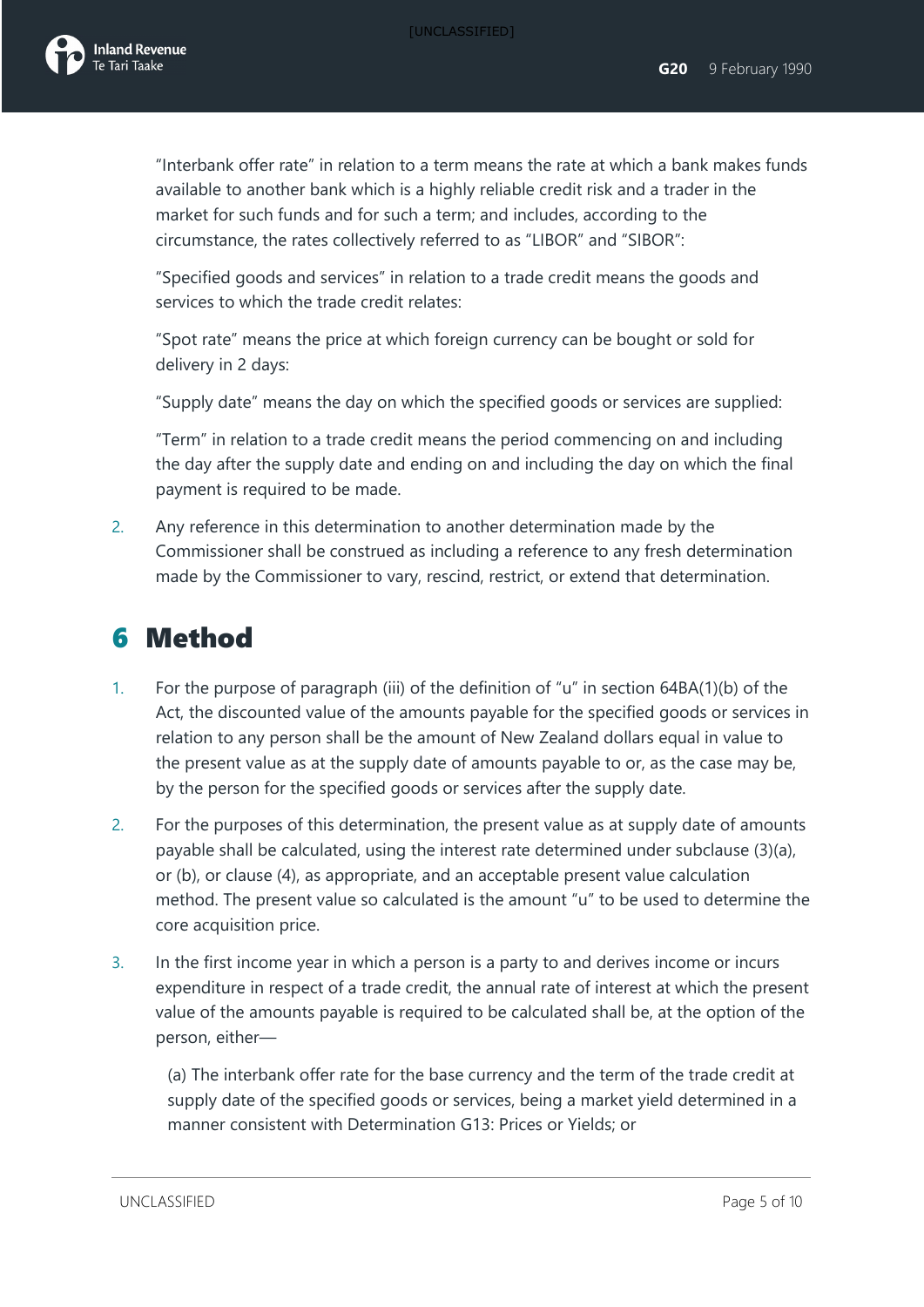

(b) A rate derived by—

(i) Converting the amount of the final payment from the base currency to New Zealand currency at the forward exchange rate for a term similar to the term of the trade credit and ascertained as at the supply date of the specified goods or services; and

(ii) Calculating the present value of the amount thus calculated, using an acceptable present value calculation method and—

> (A) Where the term of the trade credit is twelve months or less, the yield for bank bills of a similar term to the term of the trade credit;

(B) In any other case the yield for New Zealand Government Stock of a similar term to the term of the trade credit—

the rate being determined as at the supply date of the specified goods or services and determined according to Determination G13: Prices or Yields; and

(iii) Converting the amount thus calculated to the base currency at the spot rate for the currency on the supply date of the specified goods or services; and

(iv) Calculating the base currency interest rate R for the purposes of applying Method A in Determination G10: Present Value Calculation Methods such that, if the said Method A were applied to the final payment over the term of the trade credit, the present value so calculated would be equal to the amount calculated in sub-paragraph (iii) of this paragraph—

and for this purpose the exchange rate and the forward exchange rate are to be determined in accordance with Determination G6A: Foreign Exchange Rates—

and in all subsequent income years during the term of the trade credit the annual rate of interest for that purpose in respect of the trade credit shall be the rate first used in respect of the trade credit pursuant to this sub-clause.

- 4. Where an amount payable is expressed in a foreign currency and is required to be converted to New Zealand dollars Determination G6A: Foreign Currency Rates shall be used. If the base currency is not approved in Determination G6A: Foreign Currency Rates, a spot rate at which an arm's length dealing would be expected to take place at the supply date shall be used.
- 5. The core acquisition price shall be used to determine the acquisition price of a trade credit in accordance with sections 64BA(2) and (3) of the Act.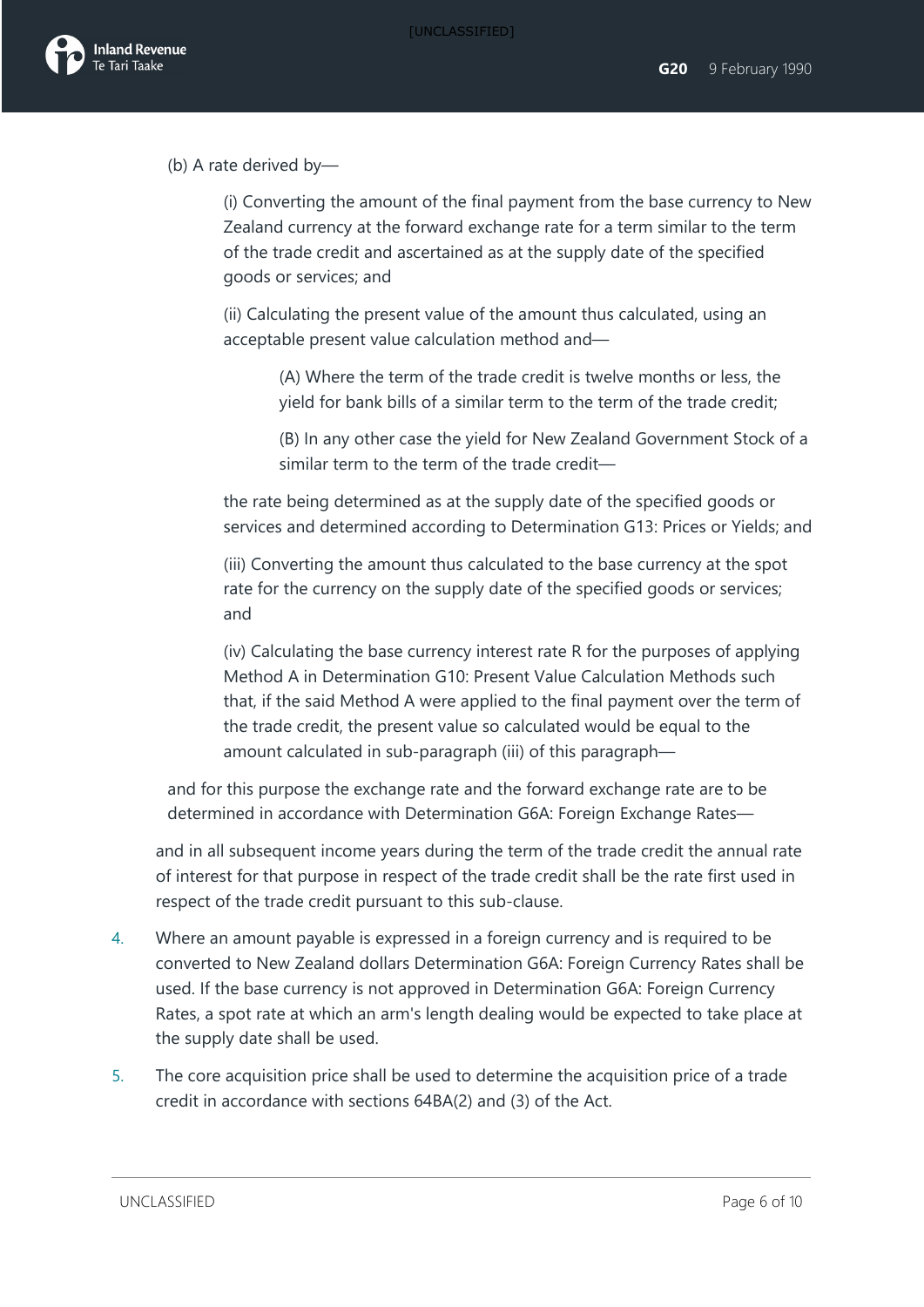- 6. Income derived or expenditure incurred in relation to a trade credit shall be calculated as if the value of the specified goods or services were equal to the amount of the core acquisition price using the yield to maturity method and Determination G9A: Financial Arrangements that are Denominated in a Currency or Commodity other than New Zealand Dollars. For this calculation the acquisition price shall be expressed in the base currency.
- 7. For the purposes of the base price adjustment, the acquisition price of the trade credit shall be converted to New Zealand dollars at the spot rate as at the supply date of the specified goods or services.

# 7 Example

#### A. Calculation where foreign interbank interest rate

A trade credit is entered into on 1 December 1988. Under the trade credit, goods supplied on 17 February 1989 are to be paid by \$400,000 USD on 14 July 1989. The term of the trade credit (period from day after supply date to final payment date) is therefore 147 days.

For the purposes of calculating income derived or expenditure incurred and the base price adjustment it is necessary to calculate the core acquisition price.

The US dollar interbank offer rate (LIBOR or SIBOR) on 17 February 1989 for 147 days is 9.625% ascertained using a method consistent with Determination G13: Prices or Yields.

Foreign currency spot rates ascertained in accordance with Determination G6A: Foreign Currency Rates, for various dates are:

| 17 February | 1989 | 0.6300 |
|-------------|------|--------|
| 31 March    | 1989 | 0.6250 |
| 14 July     | 1989 | 0.6400 |

In this case, the purchaser is the "issuer" for purposes of the accruals legislation.

Method A of Determination G10: Present Value Calculation Methods, is applied to calculate the present value as at 17 February 1989 (the "specified date") as follows—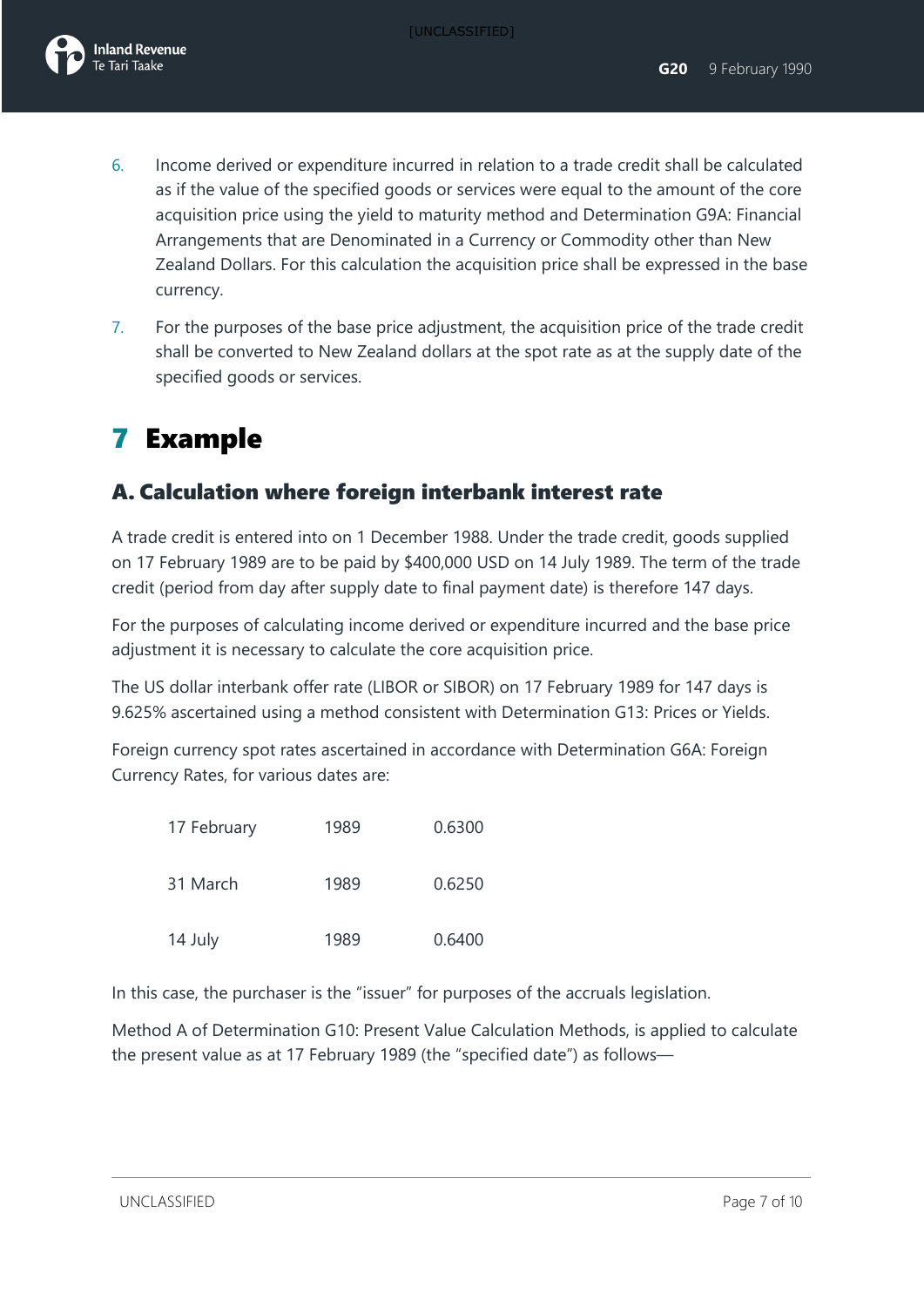



A = 0  
\nB = US\$400,000 (payable by the issuer or receiveable by the holder)  
\nC = 0 (payable by the holder or receiveable by the issuer)  
\nR = 9.625% (the specified rate)  
\nN = 365/147  
\n2.48299  
\nF = 
$$
\frac{R}{100 \times N}
$$
 = 0.038763  
\nPresent value =  $\frac{A + B - C}{1 + F}$  = US\$385,073

This is converted into NZD at supply date using the spot rate of USD/NZD .6300 = NZ\$611,227 and is the amount "u" for the purposes of calculating the core acquisition price.

For purposes of recognizing income derived or expenditure incurred in relation to the trade credit Determination G3 is used, where R =  $9.625\%$ , N = 2.48299, and F = 0.038763 and the acquisition price is US\$385,073. The expense for the period 17 February to 14 July is therefore US\$400,000 − \$385,073 = US\$14,927. This is apportioned between periods using Determination G1A as follows:

| 1988/89 | 42 days  | US\$ 4,265 |
|---------|----------|------------|
| 1989/90 | 105 days | US\$10,662 |

At balance date the expense for the period must be revalued to reflect exchange rate movements and subsequent gains or losses on the transaction using Determination G9A.

Closing tax book value is  $a = e + f + g - h - i$  where,

 $e = 0$  $f = 0$  $q = 0$  $h = US$385,073$  (the acquisition price) i = US\$4,265 (expense incurred during year)

Closing tax book value (CTBV) is therefore −US\$389,338

Expenditure for the year is calculated in New Zealand dollars using the formula in Determination G9A of a + b − c − d where,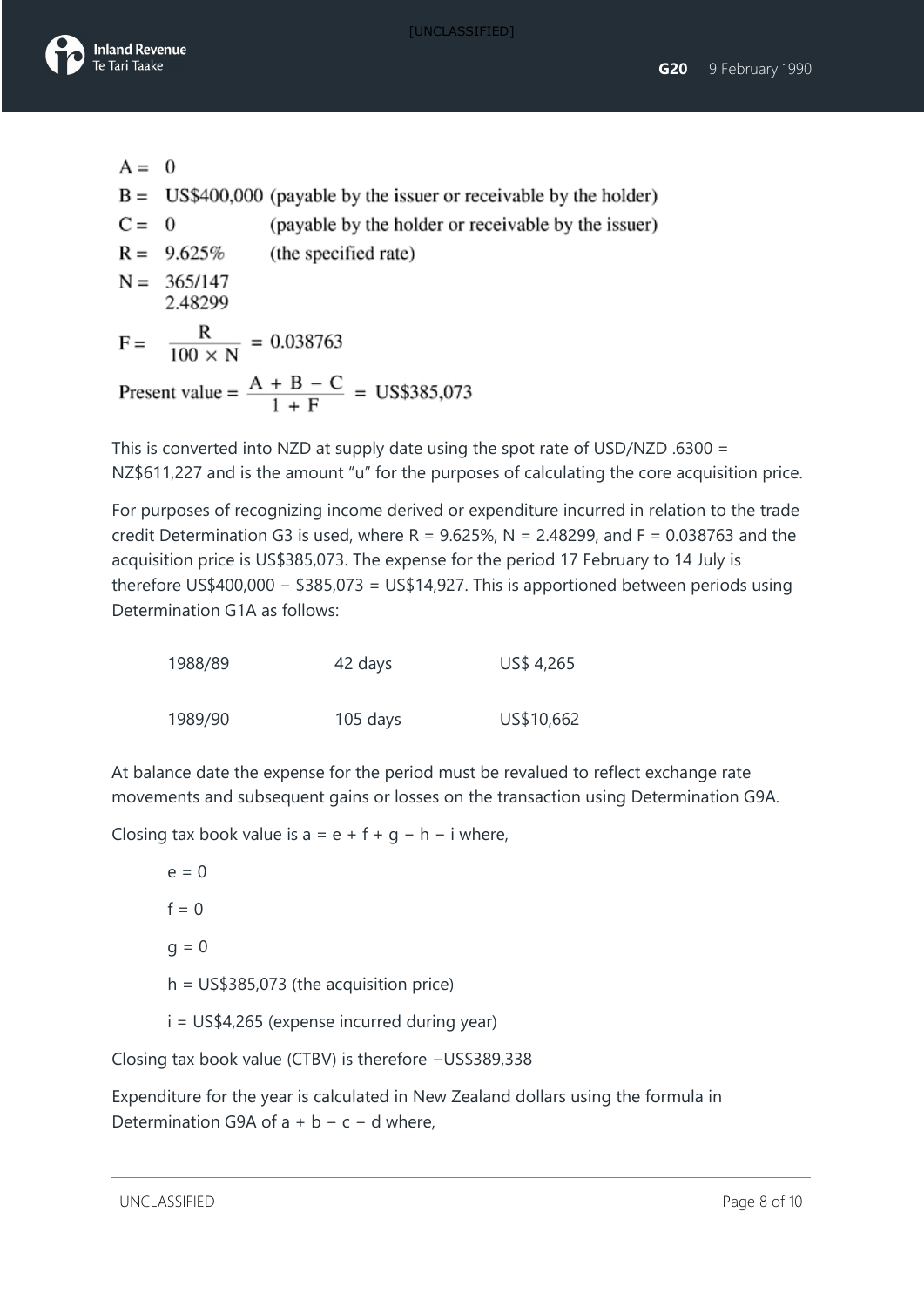

- a = NZ\$622,941 (CTBV/spot rate at balance date) b = NZ\$611,227 (acquisition price/opening spot rate)  $c = 0$
- $d = 0$

As the result is negative it is deemed to be expenditure incurred of NZ\$11,714.

At the end of the financial arrangement on the 14 July 1989 the base price adjustment a − (b + c) is calculated where,

- a = total consideration paid by issuer
- = total amount of credit/closing spot rate
- = NZ\$625,000 (US\$400,000/0.6400)
- b = acquisition price/opening spot rate
- $=$  NZ\$611,227
- c = total expenditure incurred previous year
- $= $11,714$

 $bpa = NZ$2,059$ 

As this is positive it is expenditure incurred in the 1990 income year.

Total expenditure claimed in relation to the credit is:

 $NZ$$  (11,714 + 2,059) = NZ\$13,773

#### B. Calculation of interest rate where foreign interbank interest rate is not used

The purchaser must calculate an implied foreign interest rate by the steps below.

Convert payment US\$400,000 using FWD Rate to NZ dollars. Forward rate ascertained 17 February 1989 in regard payment in 147 days is USD/NZD .6200. \$400,000/.6200 = NZ\$645,161.

Assume that the yield for NZ bank bills of a 147 day term is 13.5% p.a., ascertained at 17 February 1989 in accordance with Determination G13: Prices or Yields.

Foreign currency spot rate ascertained in accordance with Determination G6A: Foreign Currency Rates, as at 17 February 1989 is USD/NZD .6300.